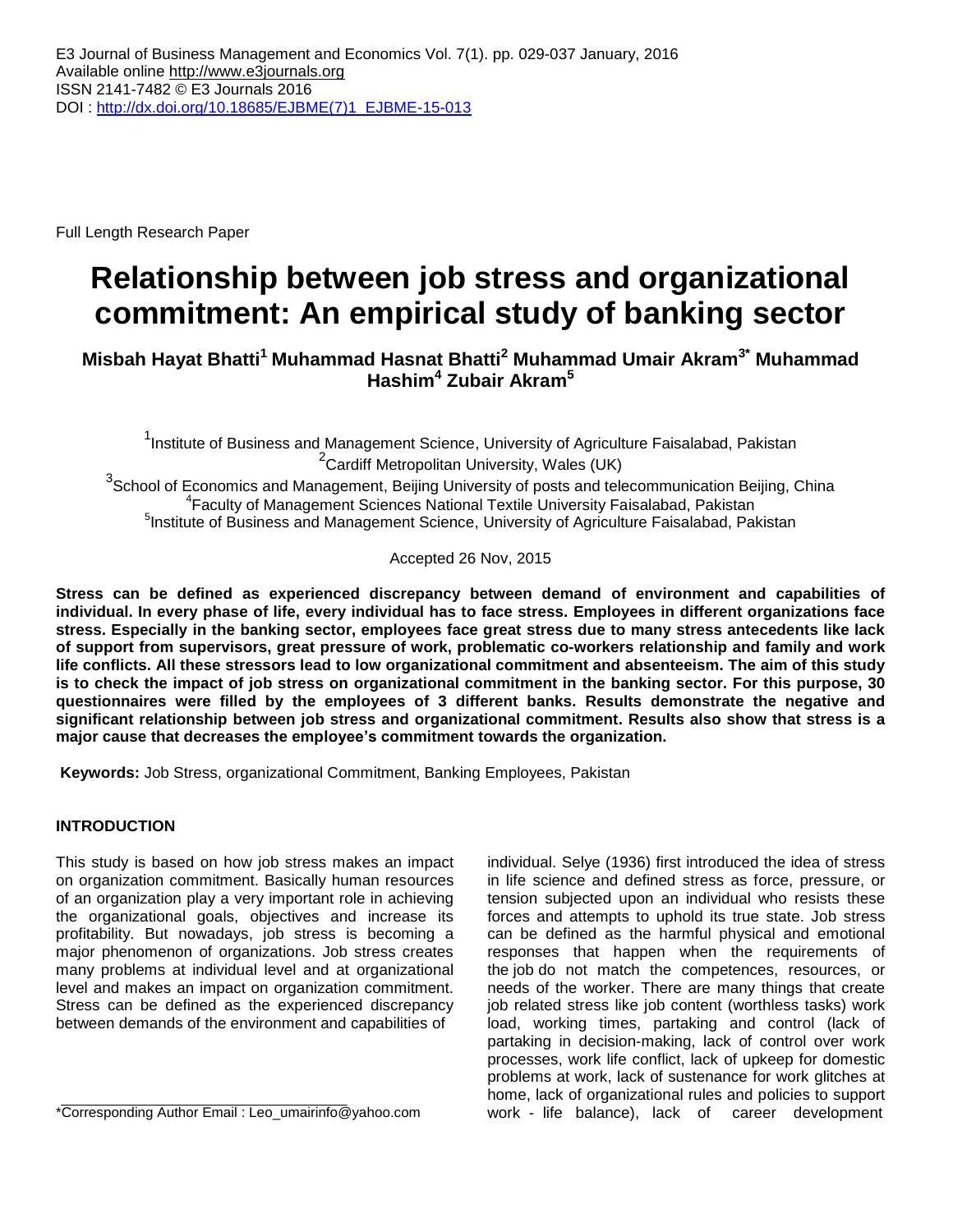opportunities, unsupportive supervision, poor relationships with colleagues. In short, it is what we feel when we think we have lost control over the event.

Organizational commitment is the attachment of an employee with his/her organization. Organizational commitment reflects as the psychological link that ties the employee to the organization (Reilly and Chatman, 1986). Organizational commitment has been defined as relating an employee's allegiance to the organization, readiness to exert work diligently on behalf of the organization, degree of goal and value congruency with the organization, and aspiration to retain attachment (Mowday et al., 1979). So researchers point the negative relationship between job stress and organization commitment.

Employees of the banking sector have to face a great level of stress due to many antecedents of stress and these facets contribute to low organization commitment and overall performance of the organization. During the last decades due to the globalization, change in technology, privatization, fast rapid competition, impels the banking sector to make changes in polices in order to cope with the rapid changing environment. Due to these changes, employees of this sector have to face high levels of stress.

# **RESEARCH PROBLEM**

Stress has become a major problem in today's turbulent working environment. Job stress is a major basis of decreasing employee commitment towards the organization. The purpose of this study is to identify the impact of job stress on organization commitment in the banking sector.

# **Objectives of the study**

The basic objective of this study is to identify the impact of job stress on organization commitment. Subs objectives are:

- To investigate the relationship between job stress and organizational commitment
- To discover the relationship between job stress and organization commitment
- To give suggestions to the organization to lessen the job stress and increase the organization commitment.

# **Research questions**

 What is the impact of the job stress on the organization commitment?

 What is the relationship between job stress and organization commitment?

# **Significance of study**

This study is based on the cause and effect of stress on organization commitment in the banking sector. This study will help the managers to understand the workforce. The findings of the study would be significant for the policy maker of banks in devising their policies. Managers of banks can use the results to reduce the causes of job stress and increase the level of commitment in employees. The findings would be used to know the factors that are instigating stress among employees and lowering the organization commitment.

# **LITERATURE REVIEW**

#### **Job stress**

Jamal (1990) defined Job stress as an individual's reactions to features of the work environment that seem emotionally and physically threatening. Job stress can be viewed as the individual response to his/her work environment that can be threatening for an employee if he/she does not feel comfortable with his /her job and feel that his/her job does not provide him/her proper career opportunities.

Health and Safety Executive UK defined that Stress ailment which happens when one grasps the pressures on them, or the requirements of a situation, are wider than their ability to understand that they can handle, if these requirements are massive and endure for a longer period of time without any interval, mental, physical or behaviour problems may occur. Job stress is the major issue of employees in both developed and developing countries and has become an immense challenge.

Health and Safety Executive UK defined the six factors that lead to work related stress if they are not managed properly as:

- Demand: Employees indicate that they are able to fulfil the demands of their jobs.
- Control: Employees indicate that they are able to perform the work in their own way.
- Support: Employees indicate that they get sufficient information and support from their coworkers and superiors.
- Relationship: Employees indicate that they are not ready to tolerate on unwanted things, e.g. bullying at work.
- Role: Employees specify that they realise their role and responsibilities.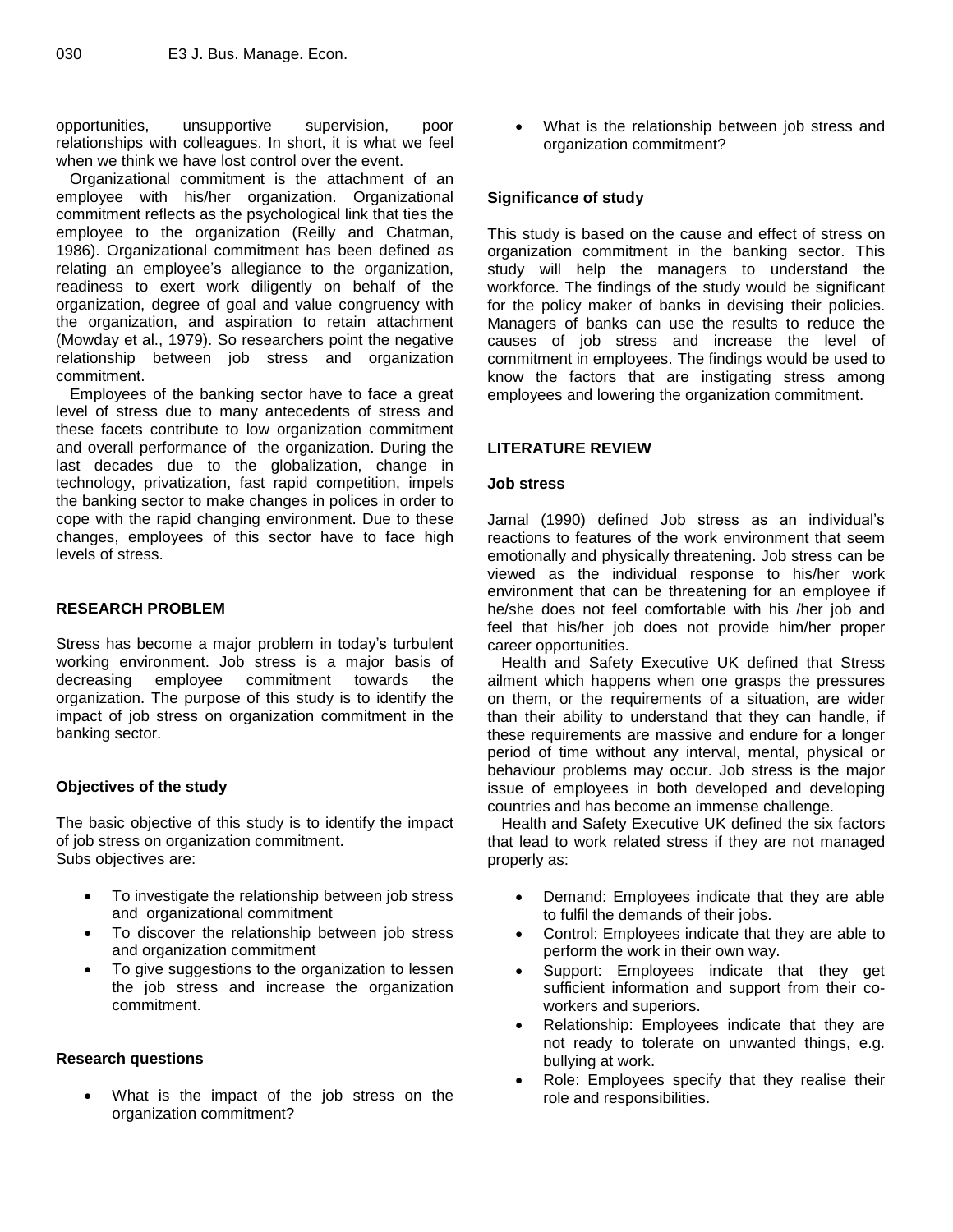Change: Employees point out that the organisation involves them when undergoing an organisational change.

McGrath (1976) conceptualized job stress as a condition in which employees are needed to fulfil the duties that exceed the person's ability and resources, and are required to perform these duties, under the situation where there is a huge difference between rewards and demand for fulfilling the duties. When an employee is unable to fulfil the job duties, work assignment and responsibilities that is assigned to him/her then he/she feels the job stress.

Jamal (1990) pointed to a poor fit between the individual's abilities and his/her work environment, in which exclusive demands are made of an individual or the individual is not fully prepared to handle a specific situation. When the work assignment is assigned to an employee and it exceeds his/her capabilities, skills, knowledge and abilities then he/she will have to face the job stress.

Baker et al. (2010) defined that workload and time pressure to complete the work assignment in short span of time is a big source of job stress which leads to lower organization commitment. When work assignment is given to an employee and it exerts pressure on him/her to complete the work assignment in time and give him/her no freedom to complete the work assignment according to his/her convenient schedule then an employee views his/her job more stressful.

Walonick (1993), for the employers in developing countries where employers do not give much attention to the job stress. There are a lot of factors that create job related stress such as role conflict, work overloaded, and work family conflict and their consequences are work ineffectiveness, absenteeism and low organization commitment and high turnover.

General (2008), defined that he problem of job stress arises because of differences between employee job demands and the amount of control over gathering these demands. When an employee is unable to meet the job demands and unable to get the control over these demands then he faces physical and emotional stress.

Kausar et al. (2006) stated that the working conditions and repetitive work also causes stress among employees and decreasing organizational commitment. Job related stress can be viewed when working condition in which an employee perform his/her duties is not favourable and he/she is unable to perform his/her task. When an employee has to perform same type of task and work assignment then he/she has to face the stress because he/she is unable to find the more career opportunity this stress ultimately lead to the low organizational commitment.

Kavitha (2004) defined that Job Stress can also be created when no clear job description is given or lack of understanding among supervisor and employees, in adequate time for completion of tasks, heavy responsibilities with no authority, no reward system, lack of opportunities and chance of small errors resulting in serious consequences.

Weiss (1983) defined that certain stressors have much more severe effect on an individual, these are role ambiguity, lack of feedback given for performance, no career development programs and organizational structure and climate but if social support is present stress can be reduced.

Ismail and Hong (2011) stated that employees suffer from higher level of job-related stress if existences of jobrelated stress factors are more in the working environment. Job related stress factors are work load, long working hours, having no information about the work assignment, role ambiguity, unsupportive supervision and not good relationship with colleagues and supervisors. If these factors are not resolves by organization then they lead to the job stress and reduce the employee commitment with the organization.

Tom (2005) defined the job related stress as stress caused due to the worse work. It simply refers to when a pers0n perceives the w0rk envir0nment in such a way that he is incapable to work. It may be begun by superficial/real pressures/deadlines/threats/disquiets within the w0rking envir0nment. Stress occurs when an individual identify an inequity between demands placed 0n them on the one hand, and their ability to cope 0n the 0ther. It often 0ccurs in situations characterised by low levels of control and support.

# **Organizational commitment**

Mowday et al. (2000) defined organizational commitment as being loyal to the company, and the company being loyal to the employee, obviously understates the complexity involved in a person's attitude toward and behaviour within his or her employing organization.

Allen and Meyer (2000) conceptualized organizational commitment as a psychological state that binds an employee to an organization, thereby reducing the incidence of turnover**.** It means organizational commitment is an emotional attachment of employees to their organization, that enforces them not to leave the organization.

Swailes (2002) defined that organization commitment refers to the employee's emotional connection, identificatin with, and relationship in the organization. In essence, measuring organizational commitment is an assessment of the resemblance between an individual's own tenets and beliefs and those of the organization.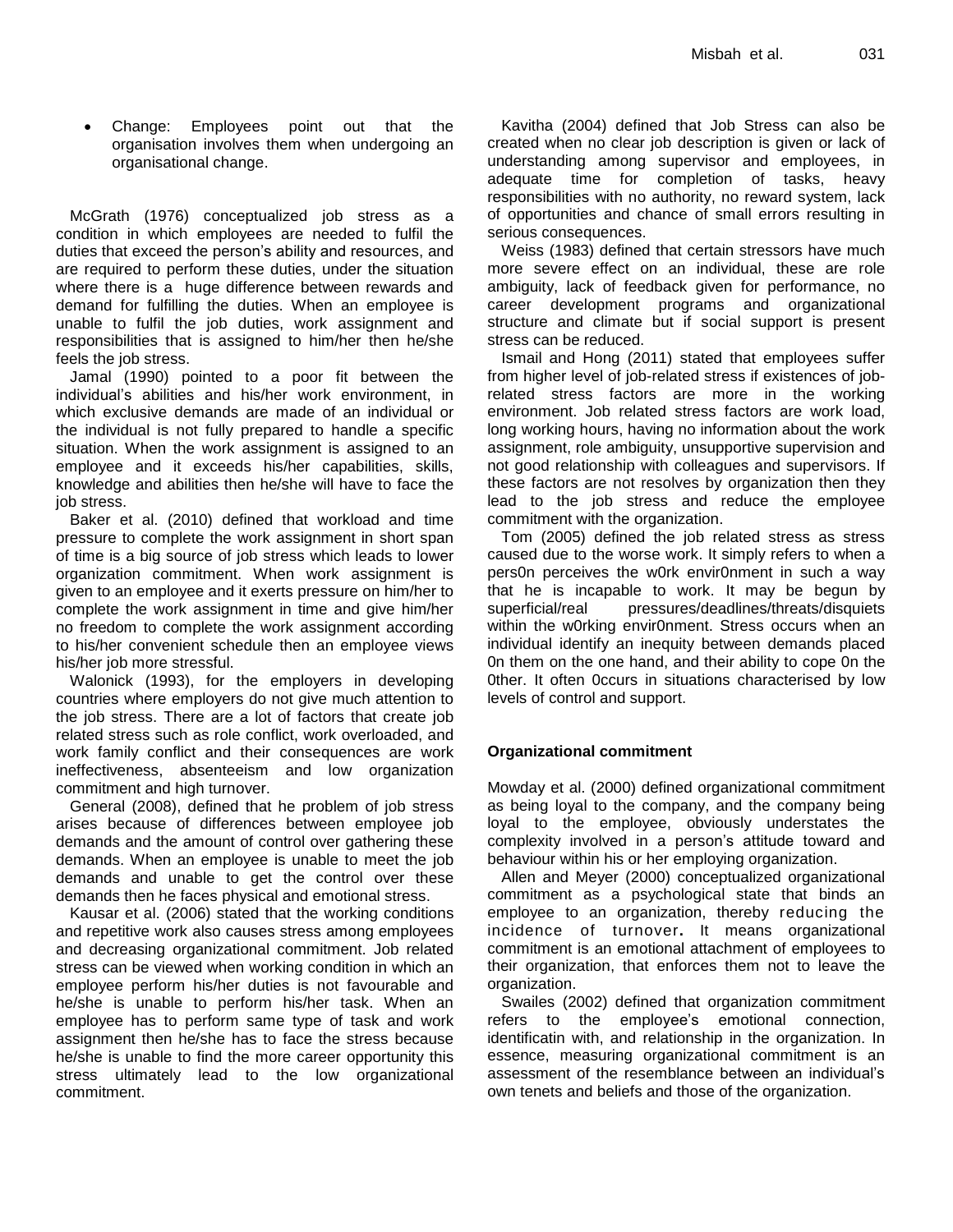

**Figure 1:** Mowday conceptual model

Buchanan (1974) defined that organization commitment is the emotional link to a particular organization, which is characterized by three major parameters in the individual's attitudes towards the organization:

- Identification internalization of the organization's g0als and values.
- Involvement activity that the employee perf0rms as part of his or her r0le.
- Loyalty a sense of bel0nging t0 the employing 0rganization.

Allen and Meyer (2002) defined that organisational commitment is regarded as an attitude, as it relates to individuals mind-sets about the organisation .Dedicated employees are willing to perform their duties more diligently and are more likely to persist with the organization than unattached employees.

Miller and Lee (2003) stated that organisational commitment is characterised by employee's acceptance of organisational goals and their readiness to put effort on behalf of the organisation. Organisational commitment is a state in which an employee ascertains with a particular organisation and its goals, and wishes to retain membership in the organisation.

Hollenbeck (2005) defined organization commitment is a sturdy credence in and acceptance of the organizational goals and tenets; a readiness to exert exertion on the behalf of organization, and a desire to retain the membership with organization. Commitment can be seen as the identification with one's employer that includes the enthusiasm to work on the behalf of organization and intent to remain with organization for a long time period.

Gbadamosi (2010) defined more favourable an individual's attitudes toward the organisation, the greater the individual's acceptance of the goals of the organisation, as well as their readiness to exert more sweat on behalf of the organisation. Organizational commitment is the extent to which employees admit the goals and values of organization and are eager to remain in the organization.

Opkara (2004) conceptualized that organizational commitment is portrayed as employees' disposition to subscribe to organizational goals. When employees are sure that they will nurture and get the advancement in his/her field when the organization will mature, their level of binding with that exact organization is higher.

Adams (2007) defined that studies have also shown that managers desire to improve organizational efficiency and effectiveness should ensure that employee commitment is optimal. If an organization wants to survive and create its good reputation in market then commitment of employee with the organization should high. So that organization will able to achieve its goals and objectives through the committed employees that will also increase the efficiency and effectiveness of organization.

Wagner and Hollenbeck (2010) depicted organizational commitment depicts the employee identification with the organization. It implies a readiness on the employee's part to put forth a substantial struggle on the organization's behalf and his or her intention to stay with the organization for a long time.

In the model of organization commitment that is described by Mowday et al, (See figure 1) concept of organization commitment as a mind-set or psychological state (i.e feelings, or beliefs concerning the employee relationship with organization). This psychological state not to be limited to the value or goal resemblance, but it can reflect a desire, a need or an obligation t0 retain affiliation with organization.

# **Job stress in relation with organization commitment in banking sector**

Banking sector activities are all about association with customers, banking sector cannot able to achieve its target goal and work efficiently until a stress free environment is not provided to the employees. Human resource is the most important asset of the organization. (Kavitha, 2003). Over stressed job due to work load, risky work, relationship problems with colleagues and the inability to manage family life creates social problems, dissatisfaction among employees of banks and decreases their level of commitment with work and organization (Shahid et al., 2004.). It was believed that employees are among one of the assets of any organization but now as changes are taking place they are considered as most important and essential assets. Because without competent employees, organization will unable to achieve the goals and objectives. Banks are working hard to decrease level of stress. The extreme effect of stress in any bank acts as an obstruction in performance levels, stress not just leads to turnover, in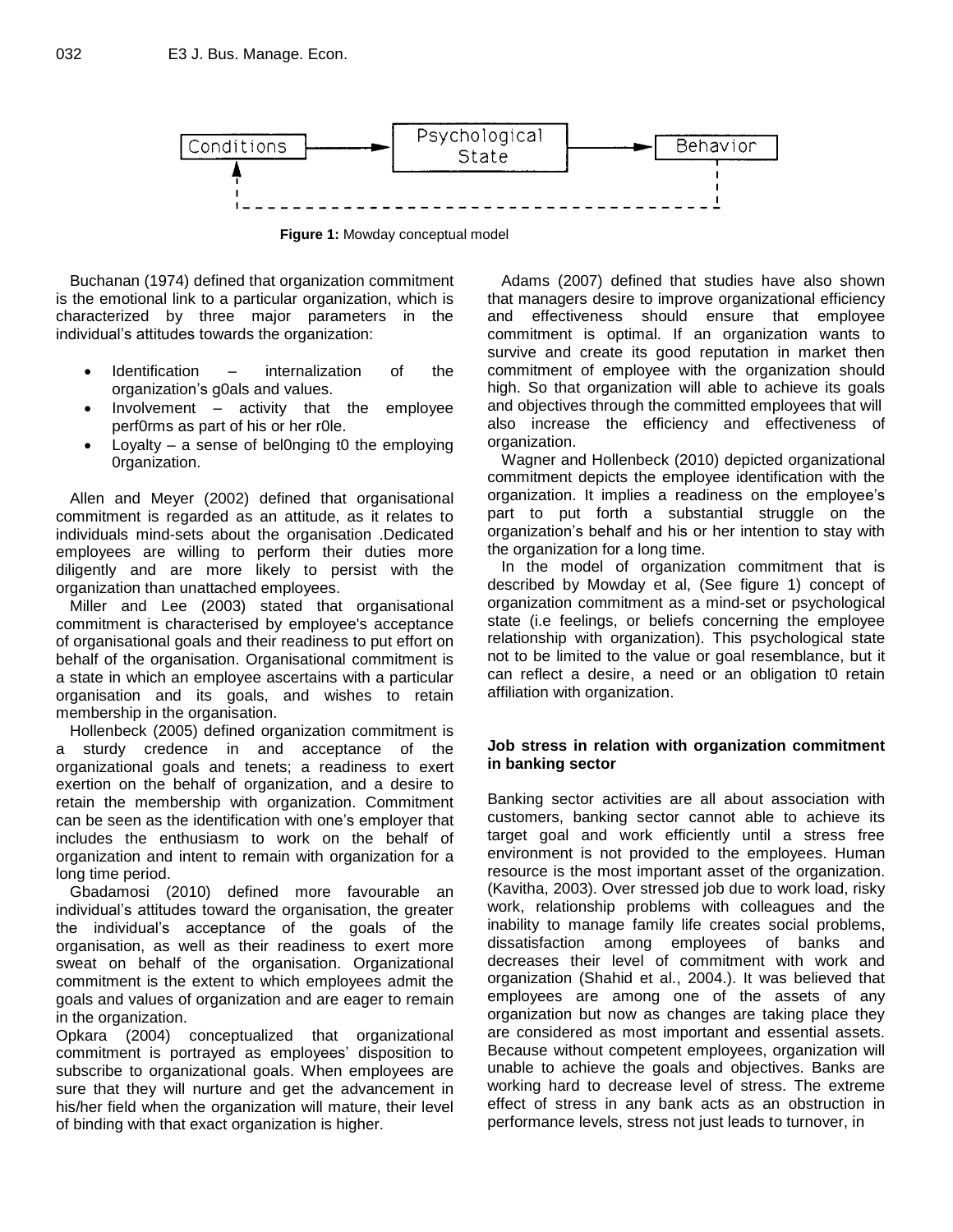

**Figure 2:** Theoretical Framework

banks or any other organization they may lose some of their potential employees and along with that they would have to bear high training and recruitment cost for hiring new employees. Management have to make strategies so that they could take qualitative measures to reduce the level of stress among employees and make potential employees satisfied and committed towards their work (Bhagat, 2008). The causes of stress among bankers were found to be higher targets, salary, work load, timings, public dealing and lack of management and peer support, the responsibility of controlling the developing stress in any work setting lies on both the management and employees (Badar, 2011). Study showed that in the banking sector of Pakistan sources of stress are negative feelings about work load, extensive working hours, technologies used at work and no proper training provided, unsatisfactory salary, no time for family and social life and job complications. Prolong working hours don't provide employees the time to take rest or to manage their family life. These all reasons lead to physical and psychological stress (Kattak et al., 2011). Another study of Pakistan banking showed that here the working hours for employees mostly don't have any time limit they may exceed the standard time of 9 am to 5 pm which is a source of concern for employees. Stress has a negative relation with organizational commitment. If stress level increases then the employee commitment with the organization will decrease (Bashir and Ramay, 2010).

# **Proposed research model**

The research model encompasses independent variable and dependent variable, job stress is the independent variable and organizational commitment is the dependent variable (See figure 2).

# **Research variables**

This research study is based on the following research variables:

- Independent variable; Job stress
- Dependent variable; organization commitment

Different studies have shown the effect of job stress on organizational commitment. Over stressed job due to work load, risky work, relationship problems with colleagues and the inability to manage family life creates social problems, dissatisfaction among employees of banks and decreases their level of commitment with work and organization.

# **Hypotheses**

H1: job stress is positively associated to the organizational commitment.

H2: job stress is negatively associated to the organizational commitment.

# **RESRAERCH METHDOLOGY**

**Research Design**: The research is concentrating to realize the relationship between job stress and organizational commitment. This study is descriptive in nature includes quantitative study by using the survey method to identify the impact of job stress on organizational commitment in banking sector. The quantitative data was collected through questionnaires which were tested on the sample population of 50 employees of banks. The secondary data was collected from books, research papers, and internet.

**Sampling elements:** So in order to conduct the research on the impact of job stress on organizational commitment baking sector is selected. The data was collected through questionnaire from different banks (AL-Falha bank, Allied Bank, Faysal Bank). The questionnaire was distributed among middle level management having a designation of OG-I, OG-II and OG-III of selected banks.

**Sampling techniques:** Convenience sampling as sampling technique is used for this study.

**Sampling size:** Total 50 questionnaires were distributed in banks which were the staff consist of middle level management and 30 questionnaires were received back so response rate is 60%.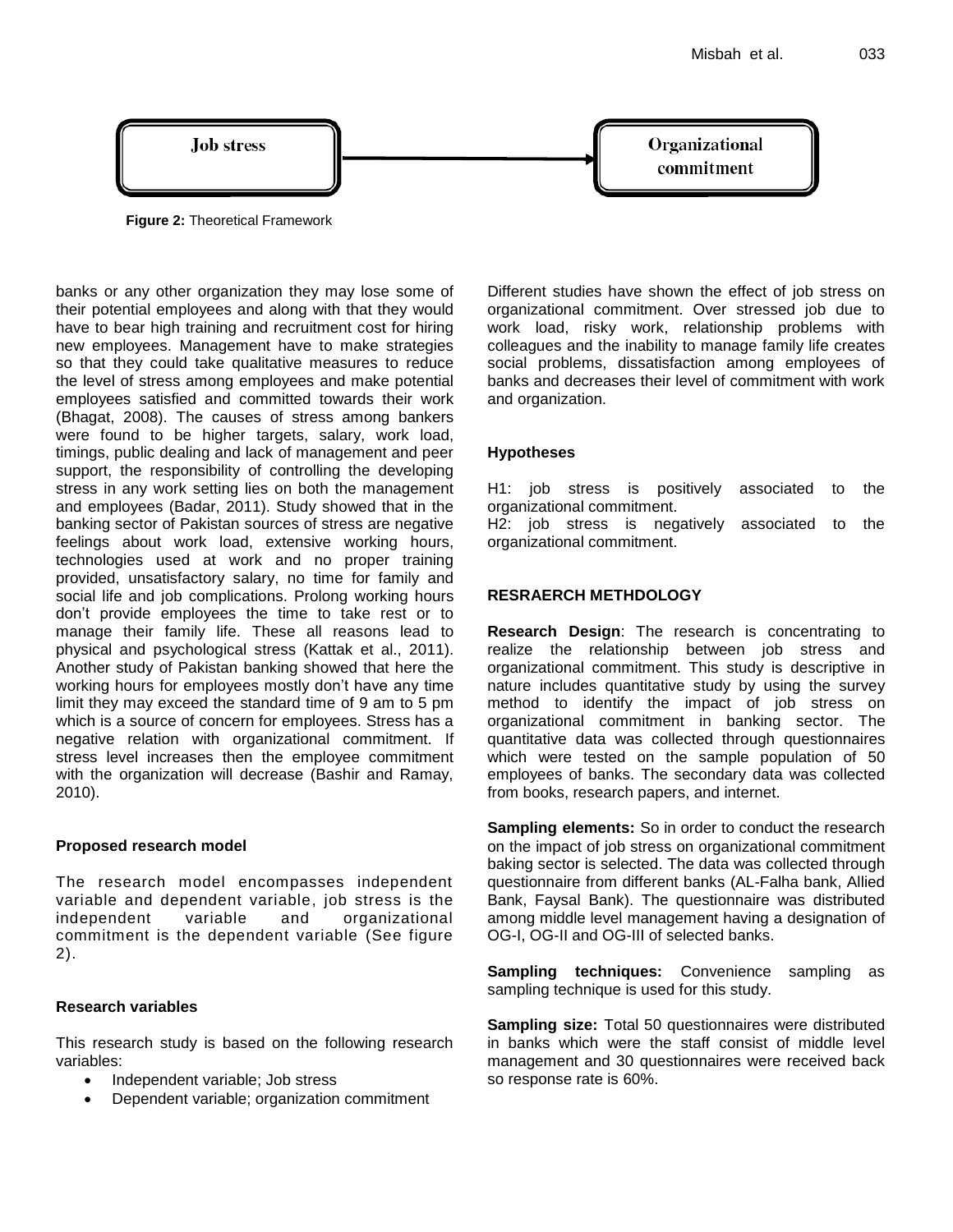**Table 1:** Age

|  | <b>Frequency</b> |
|--|------------------|
|  |                  |

|              | <b>Frequency</b> | <b>Percent</b> | <b>Cumulative Percent</b> |
|--------------|------------------|----------------|---------------------------|
| $15 - 25$    | 10               | 33.3           | 33.3                      |
| 26-35        | 17               | 56.7           | 90.0                      |
| 36-45        | 3                | 10.0           | 100.0                     |
| <b>Total</b> | 30               | 100.0          |                           |

**Table 2:** Gender

|              | <b>Percent</b><br><b>Frequency</b> |       | <b>Cumulative Percent</b> |
|--------------|------------------------------------|-------|---------------------------|
| Male         | 25                                 | 83.3  | 83.3                      |
| Female       |                                    | 16.7  | 100.0                     |
| <b>Total</b> | 30                                 | 100.0 |                           |

**Research instrument and measurement:** Research instrument acts as a medium for data collection. Questionnaire has been used to measure the research result as it permits the c0llection of primary data in an inexpensive way within a short period of time from a large number of respondents. The research group used the questionnaire with fixed alternative questions; it enabled the resp0ndents to c0mplete the questionnaire with clear understanding. This was because the questions gave respondents detailed, limited alternative responses. . They are required to choose the one that is closest to their viewpoint. The questionnaire consists of two sections which are section (1) and section (2). Section (1) is formed by questions on the independent variable (job stress). Section (2) is formed by the questions on dependent variable (organizational commitment). The scales of the study are adopted from the past literature. The scales of job stress are taken from Parker and Dacotiis (1983). Scales of organizational commitment are taken from and Kalleberg (1990) and Marsden et al., (1993). Five points Likert scale ranging from 1=strongly disagree, 2=disagree, 3=neutral, 4= agree, 5=strongly agree was used for that purpose.

# **DATA ANALYSIS**

The research was conducted to analysis the impact of job stress on organizational commitment in the banking sector. SPSS version 20 was used to explore the data and test the hypothesis. Frequency analysis, reliability analysis and descriptive analysis are used to assess the goodness of the measures. Finally, for the results of the hypotheses testing, using correlation analysis and regression analysis are discussed.

# **Frequency analysis**

Frequency analysis is used to show the trends in respondents. Frequency analysis provides in detail information about the respondents age, gender and education. This information is expressed in percentage.

Table 1 shows the division of respondents according to the age. This table shows that 56.7% respondents belong to the age bracket 26-35 years, 33.3% respondents belong to the age bracket of 15-25 years and 1o% respondents belong to the age bracket of 36-45 years.

Table 2 shows the division of respondents according to gender. So the table shows that majority of respondents are male and their percentage is 83.3%. Only 16.7% respondents are female. Table 3 shows the division of respondents according to education. This table shows that majority of respondents have the education of Master and their percentage is 70% and only 30% respondents have the education of becholar.

**Reliability test:** The Cronbach's Alpha is computed for variables, such as job stress and organizational commitment. The Cronbach's Alpha value for each component of all the variables is depicted in table 4. Cronbach's Alpha of the job stress is 0.804, which demonstrates a high reliability of the data collected. Alpha value for organizational commitment is 0.751, which demonstrates acceptable reliability of the data collected for the study.

**Descriptive analysis:** Descriptive analysis is used to describe the basic features of the data in a study. Measures used to describe the data set are mean (average) and standard deviation (measures of variability). Summary of descriptive analysis is shown in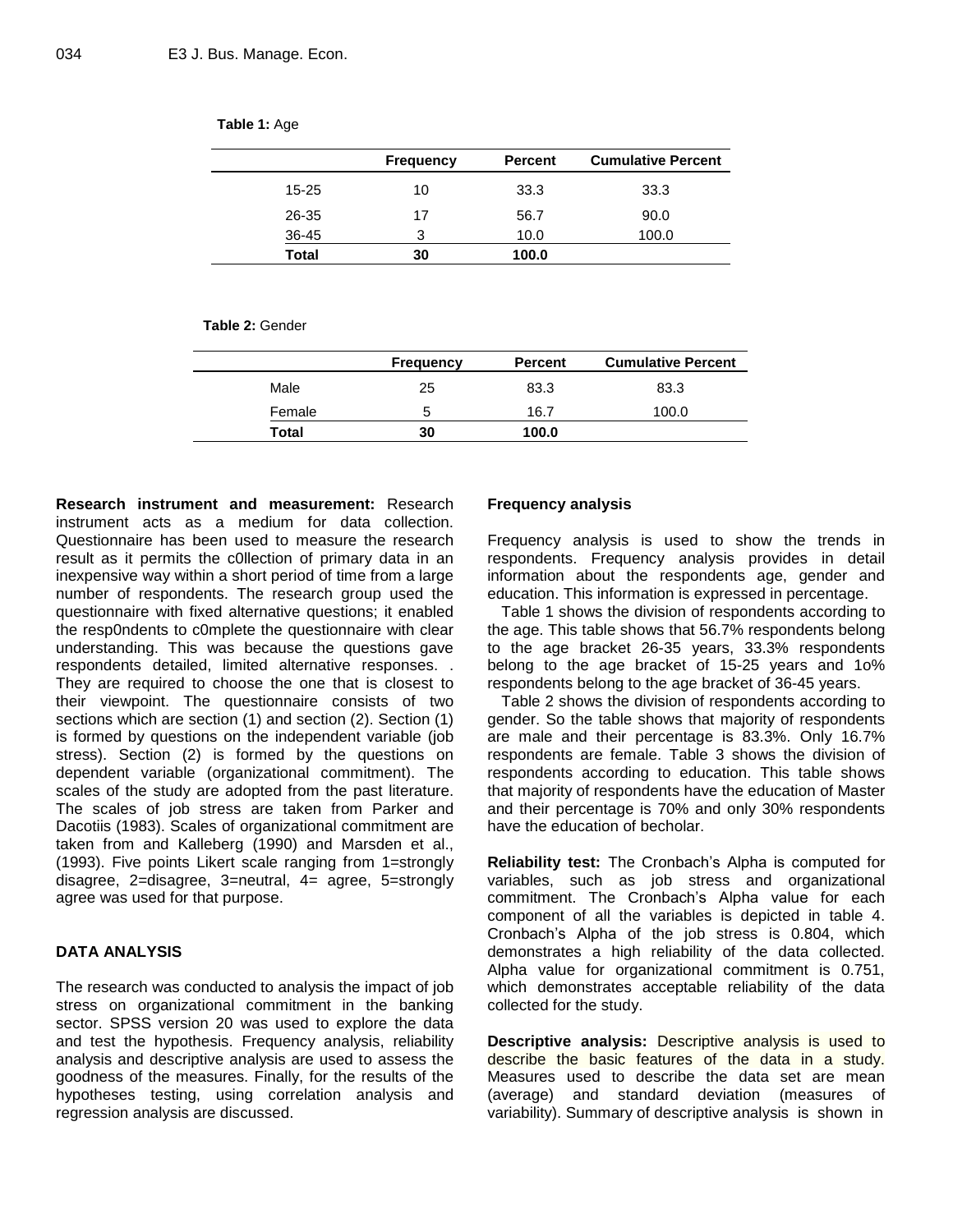**Table 3:** Education

|       |               | Frequency | <b>Percent</b> | <b>Cumulative Percent</b> |
|-------|---------------|-----------|----------------|---------------------------|
|       | Becholar      |           | 30.0.          | 30.0                      |
| Valid | <b>MASTER</b> | 21        | 70.0           | 100.0                     |
|       | Total         | 30        | 100.0          |                           |

**Table 4:** Reliability Statistics

| Cronbach's Alpha (JS) | 0.804 |
|-----------------------|-------|
| N of Items            | 13    |
| Cronbach's Alpha (OC) | 0.751 |
| N of Items            | 6     |

**Table 5:** Mean and standard deviation for JS and OC

|                     | N  | Mean    | <b>Std. Deviation</b> |
|---------------------|----|---------|-----------------------|
| JS                  | 30 | 51.4667 | 6.52176               |
| 0C                  | 30 | 18.7333 | 3.53244               |
| Valid N (list wise) | 30 |         |                       |

|    |                            | JS                   | 0C      |
|----|----------------------------|----------------------|---------|
|    | <b>Pearson Correlation</b> |                      | $-.412$ |
| JS | Sig. (2-tailed)            |                      | .000    |
|    | N                          | 30                   | 30      |
|    | <b>Pearson Correlation</b> | $-.412$ <sup>*</sup> |         |
| ОC | Sig. (2-tailed)            | .000                 |         |
|    | N                          | 30                   | 30      |

\*.Correlation is significant at the 0.05 level (2-tailed).

table 5. All the variables are evaluated based on a 5-point scale (1 being strongly disagreed to 5 being strongly agreed). Table 5 shows that the mean on the Job stress was 51.4667 with the standard deviation 6.52176 and the mean for the organizational commitment was 18.7333 with the standard deviation 3.53244.

**Correlation analysis:** Correlation is a statistical measure that shows the strength of association between variables involved in study. Table 6 presents the correlation between predictor variable (JS) and outcome variable (OC).

Pearson correlation coefficient matrix explained the interrelationship between job stress and organizational commitment. This table shows that there is negative

relationship between Job stress and organizational commitment  $(r = -.412, p < 0.05)$ . So the result proved the H1 that there is negative link between job stress and organizational commitment.

**Regression analysis:** Regression analysis is a way to recognize whether there is significant link between dependent variable (Y) and independent variable (X). Table 7 shows the model summary of regression analysis of Independent variables and dependent variable. Regression analysis shows the relationship between job stress and organizational commitment is proved the value of R square .170. It displays the impact of job stress on organizational commitment is 17% explained.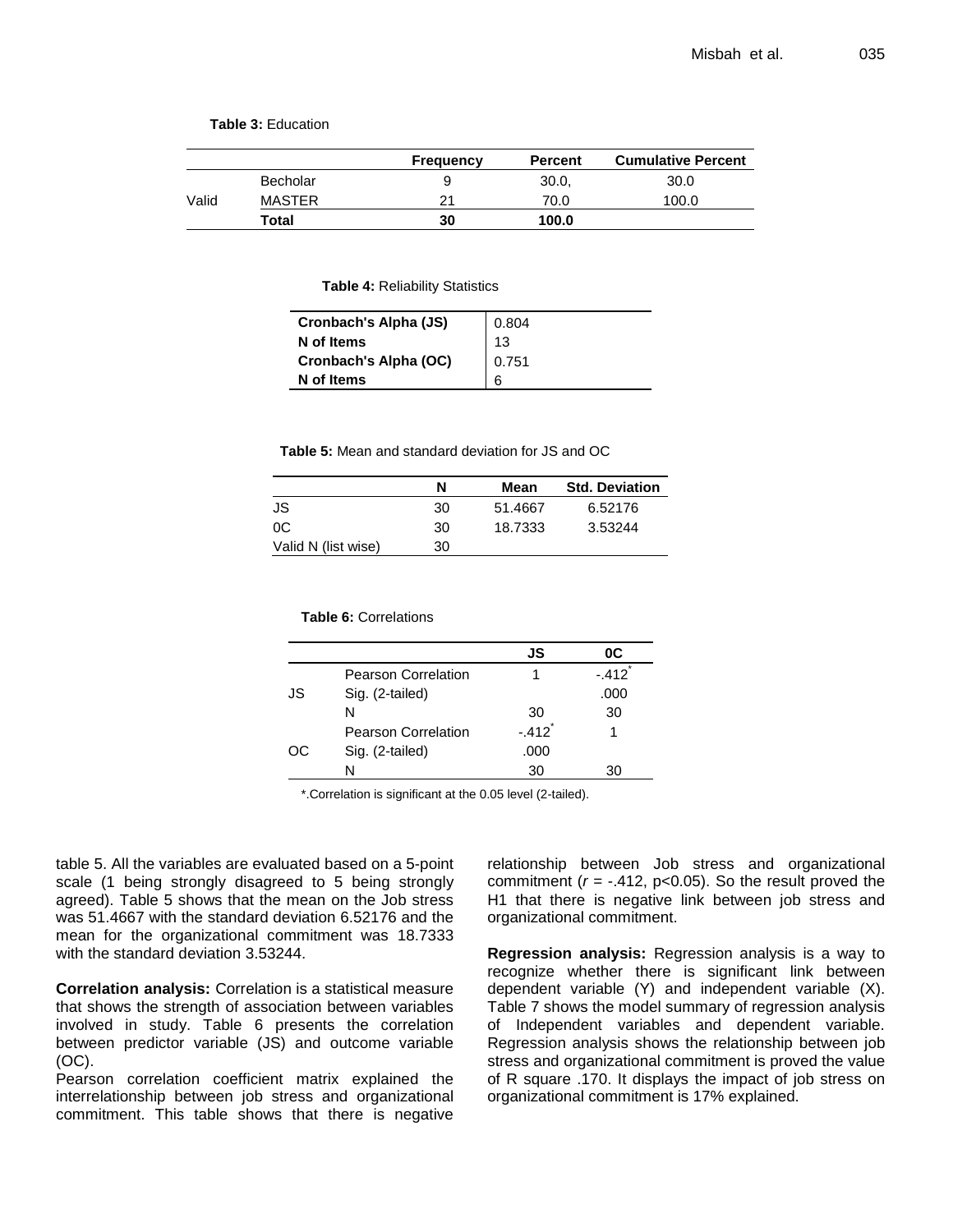#### **Table 7:** Model summary

| Model |         |     |     | R Square Adjusted R Square Std. Error of the Estimate |
|-------|---------|-----|-----|-------------------------------------------------------|
|       | $412^a$ | 170 | 140 | 3.27565                                               |
|       |         |     |     |                                                       |

Predictors: (Constant), JS

# **Table 8: ANOVA<sup>a</sup> Test**

| Model |            | <b>Sum of Squares</b> | df | <b>Mean Square</b> |       | Sig.              |
|-------|------------|-----------------------|----|--------------------|-------|-------------------|
|       | Regression | 61.430                |    | 61.430             | 5.725 | .000 <sup>b</sup> |
|       | Residual   | 300.437               | 28 | 10.730             |       |                   |
|       | Total      | 361.867               | 29 |                    |       |                   |

a. Dependent Variable: 0C; b. Predictors: (Constant), JS

#### **Table 9:** Coefficient

| Model |            |        | <b>Unstandardized Coefficients</b> | <b>Standardized Coefficients</b> |          | Sia. | Result    |
|-------|------------|--------|------------------------------------|----------------------------------|----------|------|-----------|
|       | (Constant) | 30.219 | 4.837                              |                                  | 6.247    | .000 |           |
|       | JS         | $-223$ | .0 93                              | $-412$                           | $-2.393$ | .000 | Supported |

a. Dependent Variable: OC

Result in table 8 shows the model fitness. Analysis of variance with F value= 5.725 suggested and proved the validity of model. Overall, empirical model of turnover intention is proved highly significant and useful.

Result in table 9 shows the significance of relationship between Independent variables and dependent variables. According to the result of table Standardized Coefficients Beta value is -.412, that shows 41.2 means if there is one percent change in job stress then there would be 41.2 percent change will occur in organizational commitment. In other words 41.2 percent of organizational commitment is being affected by job stress. Regression analysis results in Table 10 also confirmed that job stress is negatively related to organizational commitment and significant ( $β = -.412$ ,  $p <$ .05). Result in the table also proved the H1 that there is negative relationship between job stress and organizational commitment.

# **RECOMMENDATIONS AND SUGGESTIONS**

# **Discussion**

Based on the findings, it has been proved that there is substantial relationship between job stress and organizational commitment. Relationship between job stress and organizational commitment because of the pvalue 0.000 is less than alpha value 0.01. It means job

stress has an impact on the commitment of employees towards organization.

Based on the findings, there is negative relationship between job stress and organizational commitment. Based on the Pearson correlation coefficient output, it is indicated that there is negative relationship between job stress and organizational commitment. Job stress variable has -.412 correlations with the organizational commitment. Regression analysis results also confirmed this negative relationship.

# **Suggestions**

There are a number of ways to alleviate the job stress among the banking sector of employees and increasing the organizational commitment. In order to reduce the stress among the employees banks has to conduct the counselling programmes to know about the stress level.

It is relevant to suggest the following ways for a bank employee to reduce job stress (Albrecht, 1998):

- Build rewarding, pleasant, cooperative relationships with co-workers and employees
- Build an especially effective and supportive relationship with managers
- Negotiate with seniors f0r realistic deadlines on important projects
- Find time every day for detachment and relaxation